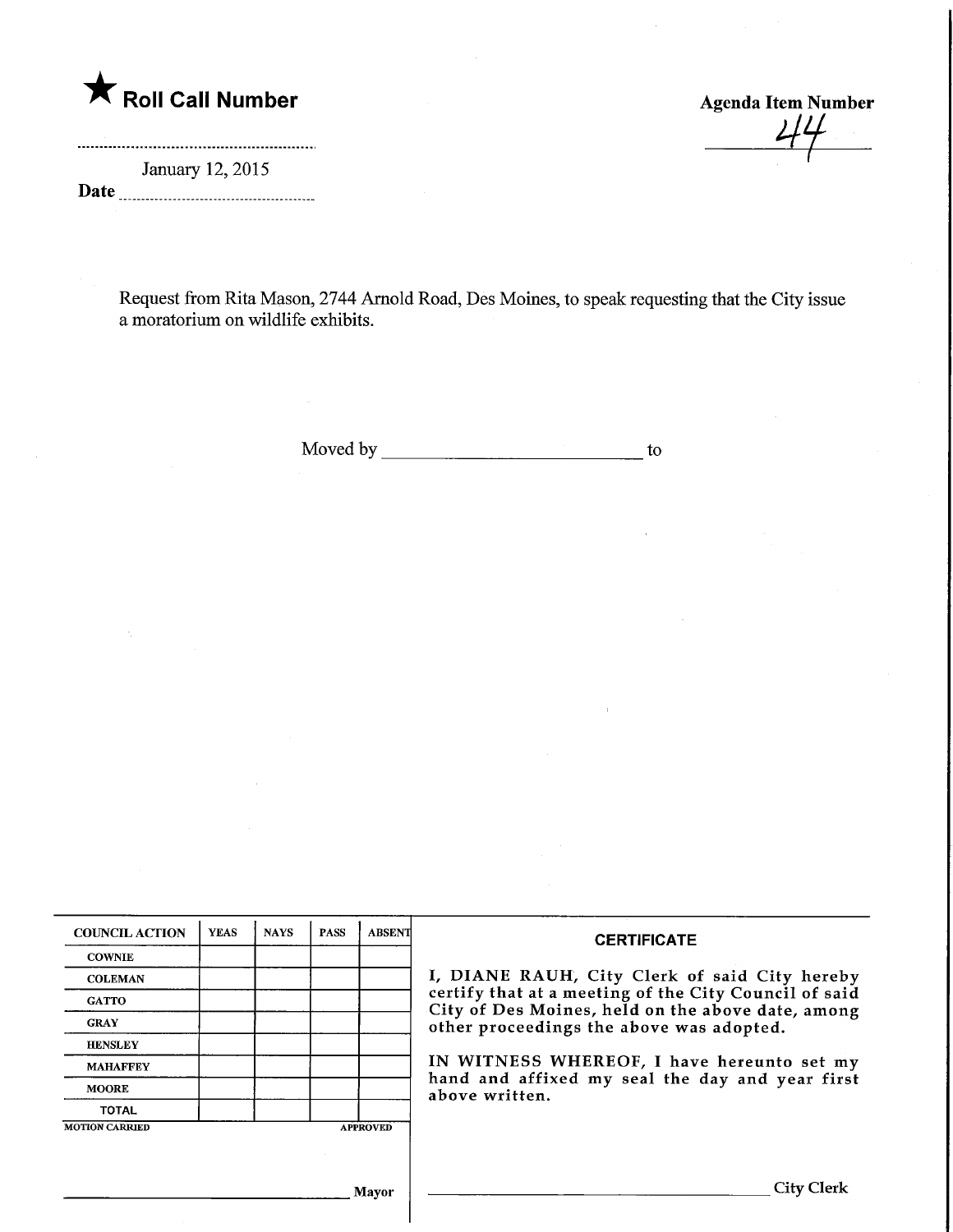From: Sent: To: Cc: Subject: website@dmgov.org Monday, December 29, 2014 4:58 PM CouncilSpeak **CityClerk** Request to Speak Before the City Council - form submission

First Name: Rita

Last Name: Mason

Address: 2744 Arnold Rd

City: Des Moines

State: IA

Zip: 50310

Phone: 515 240-3002

Email: yaknosam@hotmail.com

Speaker(s): Rita Mason

Meeting Date: Monday, January 12, 2015

Regarding: A request to have the city issue a moritorium on not having wildlife on display such as the exhibit held at Merle Hay Mail for the last four years.

We were the only remaining state in the US who had this type of exhibit in a mall. As an enlightened community we feel this is not the proper way to treat wildlife as permanently caging them indoors for display is cruel and inhumane.

Submitted: 12/29/20144:58:17 PM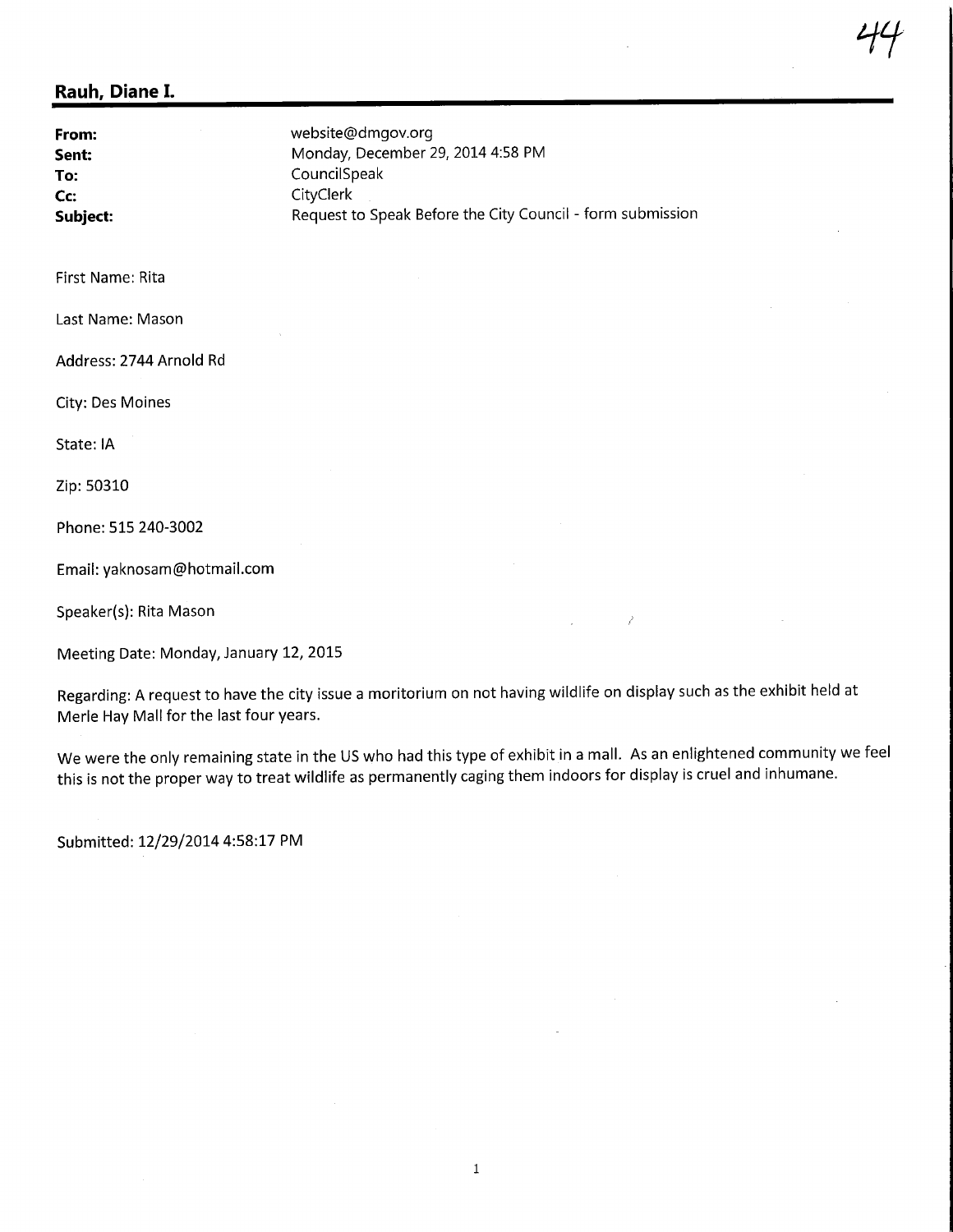From: yak nosam <yaknosam@hotmail.com> Sent: Monday, December 29, 2014 4:24 PM To: Rauh, Diane I.<br>
Subject: Subject: RE: Moritoriur RE: Moritorium om Wildlige Exhibits

 $\frac{1}{4}$ 

Diane. Can I get a request in at the Janiary 12th meeting.

Rita Mason

Sent from my Verizon Wireless 4G LTE smartphone

------- Original message --------From: yak nosam Date: 12/29/2014 4:22 PM (GMT-06:00) To: dirauh@dmgov.org Subject: Moritorium om Wildlige Exhibits

Diane

Bill suggested I speak to you on how I could get the city to pass a moritorium on not allowing wildlife being on display such as the exhiboits at the Merle Hay Mall exhibit. We were the only city in the US that allowed this to go for over 4 years.

I have attached an article. Please let me know how to proceed.

Rita Mason

https://www.thedodo.com/horrible-zoo-inside-iowa-shopp-658740003.html

Sent from my Verizon Wireless 40 LTE smartphone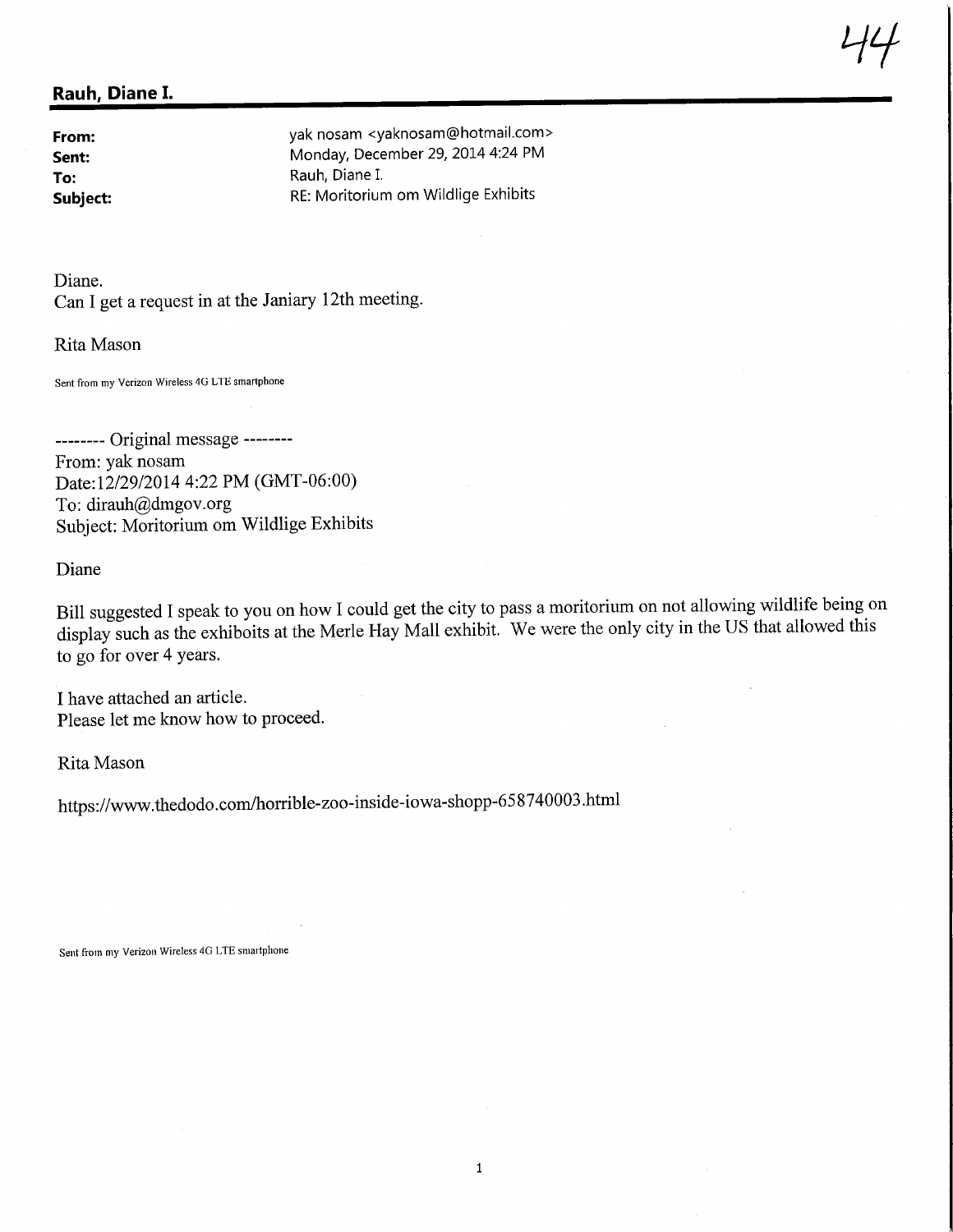From: Sent: To: Subject: Attachments: yak nosam <yaknosam@hotmail.com> Thursday, January 01, 2015 4:13 PM Rauh, Diane I. Petition and signers for Moratorium on Wildlife Exhibits stop-the-zoo-at-merle-hay-mall\_123014(l).pdf

Diane,

I have electronically attached my Petition for the file as a speaker on the January 12th agenda.

It has almost 75,000 signers and some have included comments. The print file is almost 2,700 pages. It is 5.2 MB and so I am attaching the PDF document for support on the Moratorium.

Also, please confirm that I am on the agenda January 12th.

Thank you.

Rita Mason 515 240-3002

 $C$ M $\gamma$  $\mathcal{W}^{\vee}$ 

 $\ddot{t}$